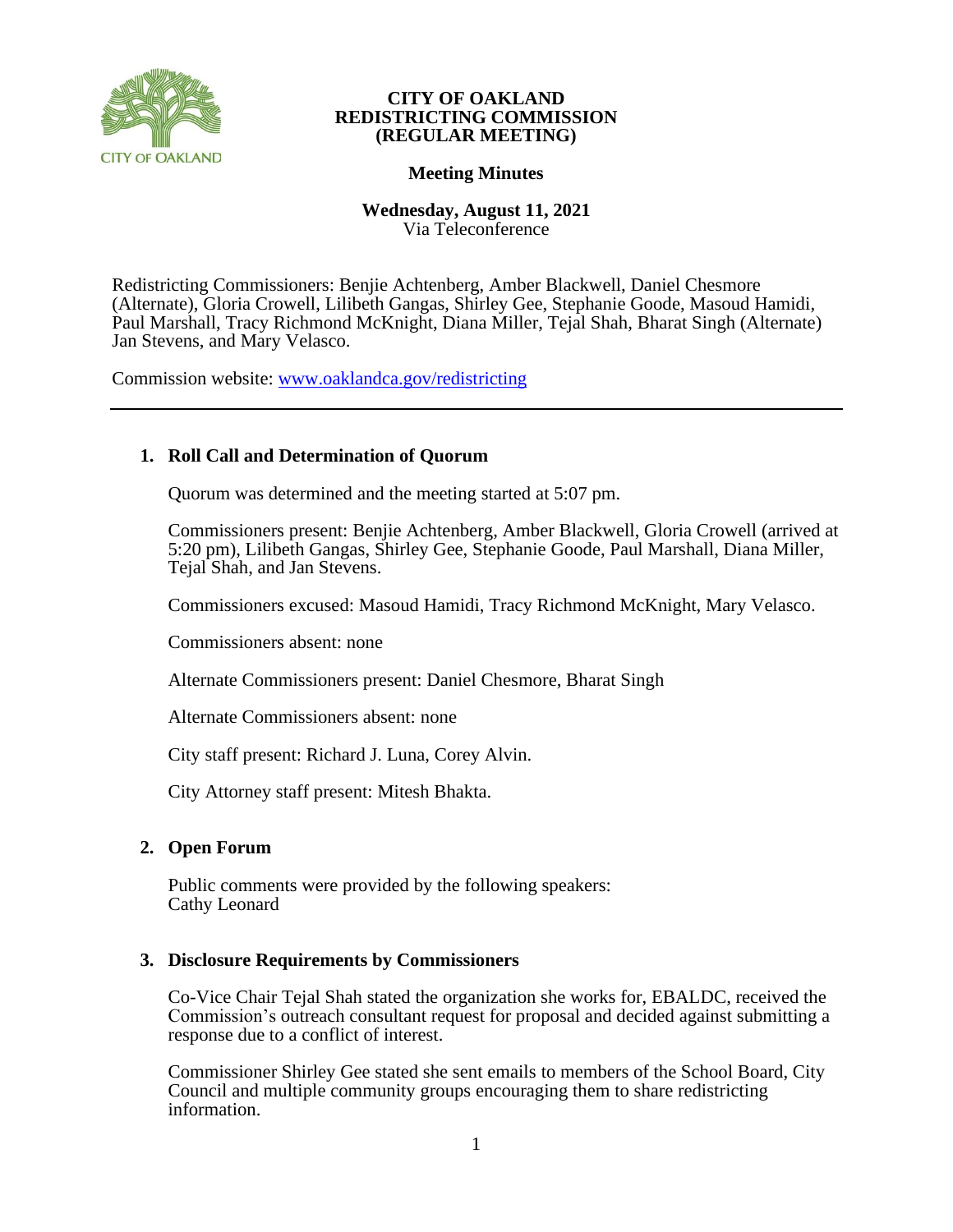## **Meeting Minutes (Continued)**

#### **Wednesday, August 11, 2021** Via Teleconference

Commissioner Jan Stevens had a conversation about redistricting with a staff member from City Councilmember Dan Kalb's Office.

Commissioner Lilibeth Gangas stated a City Councilmember is in a regular working group she attends, and that the working group is non-redistricting related.

Alternate Commissioner Daniel Chesmore stated he communicated with Councilmember Loren Taylor about a non-redistricting related matter.

Commissioner Gloria Crowell stated she presented redistricting information to the Allen Temple Public Ministry Group.

There were no public comments on this item.

#### **4. Approval of Meeting Minutes**

The Commissioners reviewed the draft meeting minutes. A motion was made by Jan Stevens, seconded by Stephanie Goode, to approve the minutes for the meeting of July 28, 2021. The motion passed with 10 ayes (Achtenberg, Blackwell, Crowell, Gangas, Gee, Goode, Marshall, Miller, Shah, Stevens) and three excused (Hamidi, McKnight, Velasco).

There were no public comments on this item.

#### **5. Outreach Consultant Update**

Co-Vice Chair Tejal Shah stated the Commission received additional funding to engage with an outreach consultant and City staff issued the Commission's request for proposal (RFP) to existing on-call contractors. The RFP was issued on August  $\overline{5}$ , 2021, and is due on August 24, 2021. City staff stated evaluations on received submissions would take place at the end of the month with the hopes of recommending a consultant for approval at the September 8, 2021 meeting.

There was no action on this item.

Public comments were provided by the following speakers: Jennifer Seibert

A motion was made by Shirley Gee, seconded by Gloria Crowell, to take item 7, Ad Hoc Committee Updates, out of order. The motion passed with 10 ayes (Achtenberg, Blackwell, Crowell, Gangas, Gee, Goode, Marshall, Miller, Shah, Stevens) and three excused (Hamidi, McKnight, Velasco).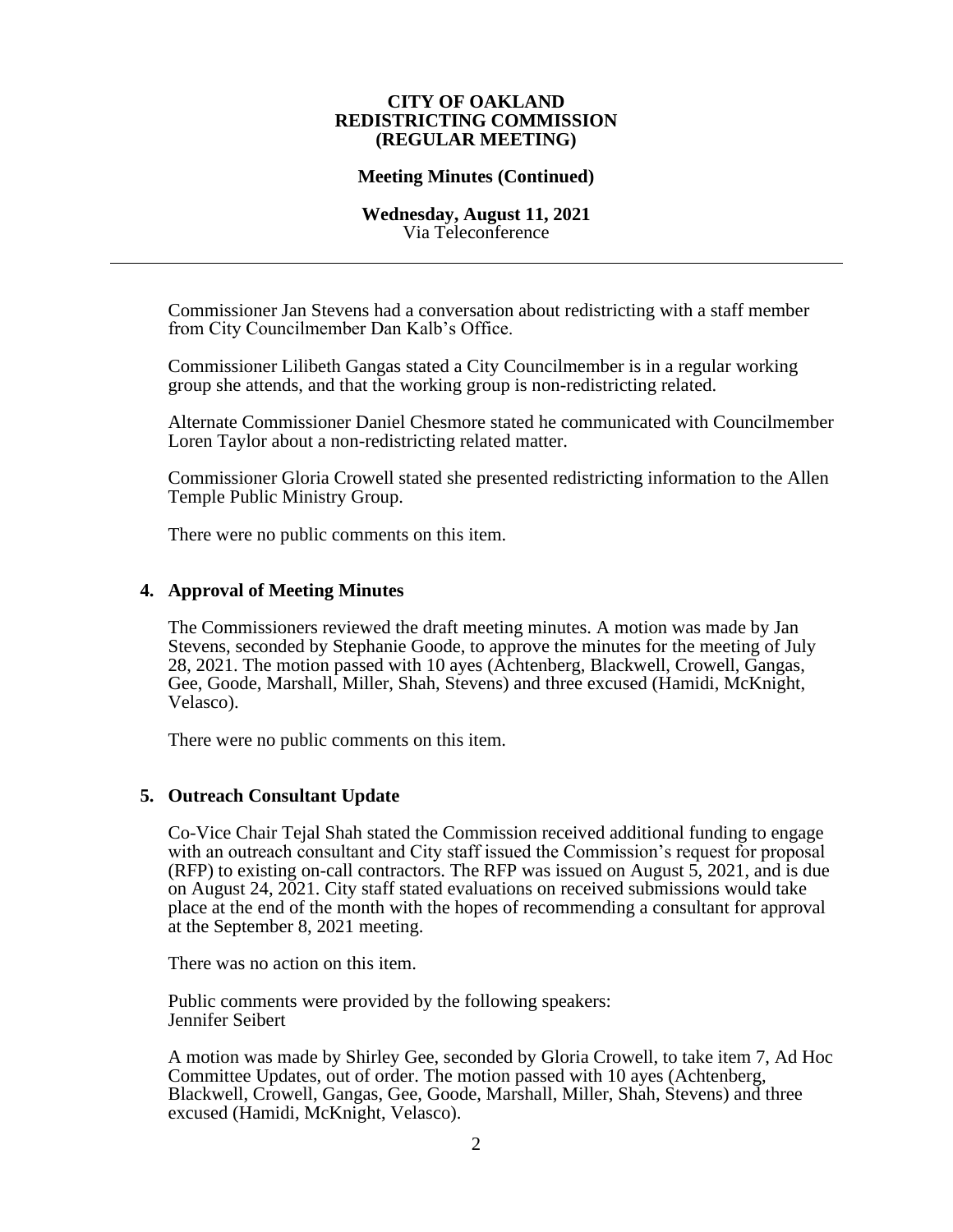### **Meeting Minutes (Continued)**

#### **Wednesday, August 11, 2021** Via Teleconference

## **7. Ad Hoc Committee Updates**

City staff member Richard J. Luna recommended Commissioners continue to volunteer for items listed on the Presentation Calendar and Outreach Tracker and encouraged Commissioners to add new activities to the document to track all efforts.

Commissioner Shirley Gee requested that the future outreach consultants work with the Commissioners to track past activities that have not been captured.

Commissioner Stephanie Goode requested Commissioners also add any informal outreach that they have conducted to the tracking document.

There were no public comments on this item.

A motion was made by Tejal Shah, seconded by Shirley Gee, to take item 8, Agenda Requests for Future Meetings, out of order. The motion passed with 10 ayes (Achtenberg, Blackwell, Crowell, Gangas, Gee, Goode, Marshall, Miller, Shah, Stevens) and three excused (Hamidi, McKnight, Velasco).

## **8. Agenda Requests for Future Meetings**

City staff member Richard J. Luna stated the next meeting would have another training from Redistricting Partners, and that a consultant update or consultant approval would be added to the agenda.

Co-Vice Chair Lilibeth Gangas inquired about receiving preliminary Census reports, and Chris Chaffee from Redistricting Partners stated the consultant team would prepare a report based on the Census legacy file.

Commissioner Stephanie Goode requested an update on District-R, the public online mapping tool, and requested a budget update at the next meeting.

There were no public comments provided on this item.

The Commission recessed at 5:54 pm.

The Commissioner resumed meeting at 6:00 pm.

## **6. Communities of Interest & Redistricting Testimony**

City staff member Richard J. Luna provided a brief overview of the redistricting process leading up to the Commission's first public hearing.